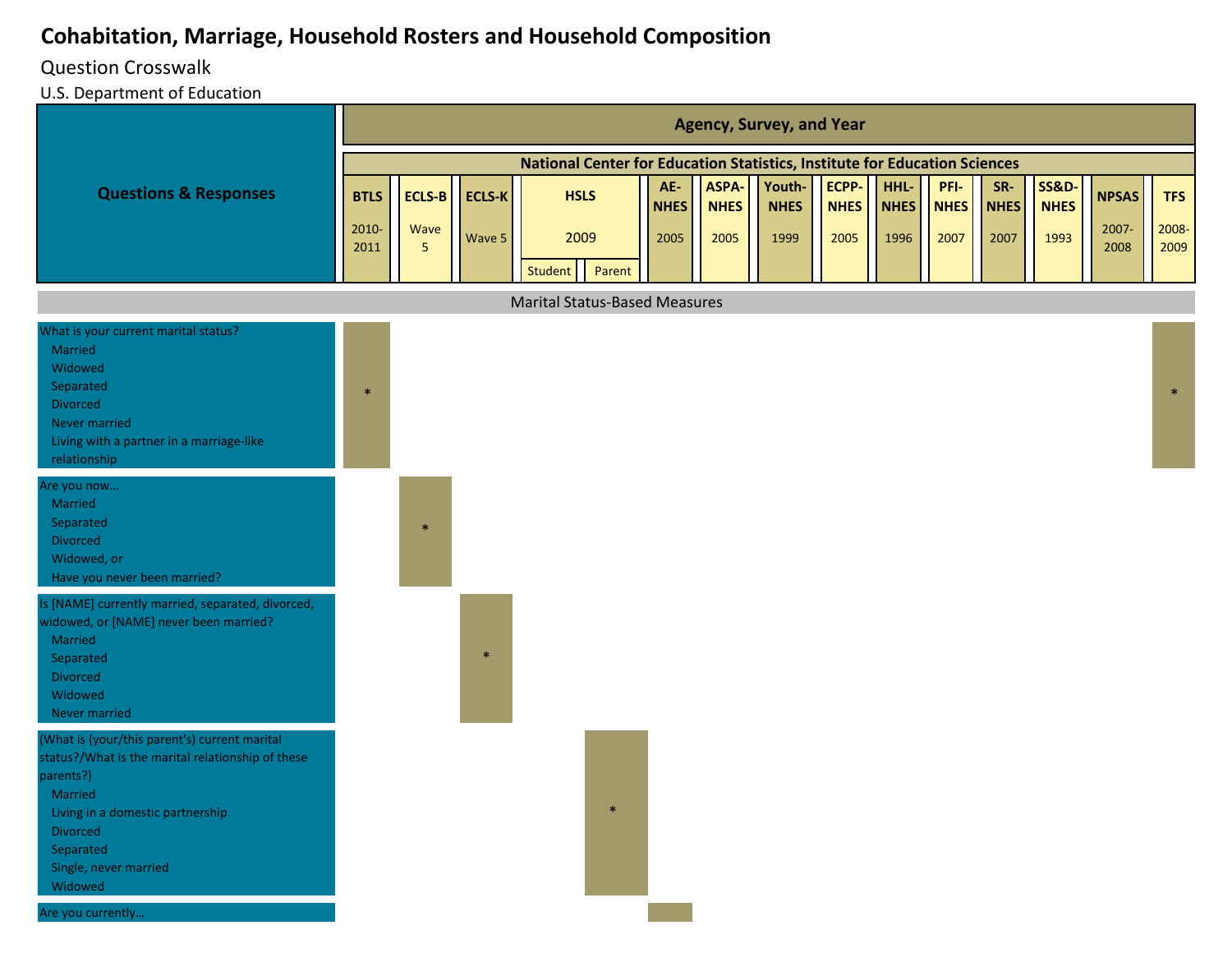|                                                                                                                                                                           |               |           |               |                                                                            |                    |                      | <b>Agency, Survey, and Year</b> |                      |                     |                     |                    |                                 |               |               |
|---------------------------------------------------------------------------------------------------------------------------------------------------------------------------|---------------|-----------|---------------|----------------------------------------------------------------------------|--------------------|----------------------|---------------------------------|----------------------|---------------------|---------------------|--------------------|---------------------------------|---------------|---------------|
|                                                                                                                                                                           |               |           |               | National Center for Education Statistics, Institute for Education Sciences |                    |                      |                                 |                      |                     |                     |                    |                                 |               |               |
| <b>Questions &amp; Responses</b>                                                                                                                                          | <b>BTLS</b>   | ECLS-B    | <b>ECLS-K</b> | <b>HSLS</b>                                                                | AE-<br><b>NHES</b> | ASPA-<br><b>NHES</b> | Youth-<br><b>NHES</b>           | ECPP-<br><b>NHES</b> | HHL-<br><b>NHES</b> | PFI-<br><b>NHES</b> | SR-<br><b>NHES</b> | <b>SS&amp;D-</b><br><b>NHES</b> | <b>NPSAS</b>  | <b>TFS</b>    |
|                                                                                                                                                                           | 2010-<br>2011 | Wave<br>5 | Wave 5        | 2009<br>Student<br>Parent                                                  | 2005               | 2005                 | 1999                            | 2005                 | 1996                | 2007                | 2007               | 1993                            | 2007-<br>2008 | 2008-<br>2009 |
| Married<br>Separated<br>Divorced<br>Widowed, or<br>Never married?                                                                                                         |               |           |               |                                                                            | $\ast$             |                      |                                 |                      |                     |                     |                    |                                 |               |               |
| (Are you/Is [CHILD'S NAME] (mother/ stepmother/<br>foster mother/ grandmother/ [NAME])) currently<br>Married,<br>Separated,<br>Divorced,<br>Widowed, or<br>Never married? |               |           |               |                                                                            |                    | $\ast$               |                                 | $\ast$               |                     | $\ast$              | $\ast$             |                                 |               |               |
| (Are you/Is [CHILD'S NAME]<br>(father/stepfather/foster<br>father/grandfather/[NAME])) currently<br>Married,<br>Separated,<br>Divorced,<br>Widowed, or<br>Never married?  |               |           |               |                                                                            |                    | $\ast$               |                                 | $\ast$               |                     | $\ast$              | $\ast$             |                                 |               |               |
| What is (your/[ADULT'S NAME] marital status?<br><b>VERIFY IF KNOWN.</b><br>Married/Remarried<br>Separated<br>Divorced<br>Widowed<br><b>Never Married</b>                  |               |           |               |                                                                            |                    |                      |                                 |                      | $\ast$              |                     |                    |                                 |               |               |
|                                                                                                                                                                           |               |           |               | Follow-Up Measures (Longitudinal Data)                                     |                    |                      |                                 |                      |                     |                     |                    |                                 |               |               |
| Why is [FIRST NAME] no longer living in this<br>nousehold?<br>Marriage or re-marriage<br>Separation or divorce                                                            |               |           |               |                                                                            |                    |                      |                                 |                      |                     |                     |                    |                                 |               |               |

Attending college or boarding school

Living elsewhere for employment-related reasons

\*

Living elsewhere for other reasons

Deceased In jail or prison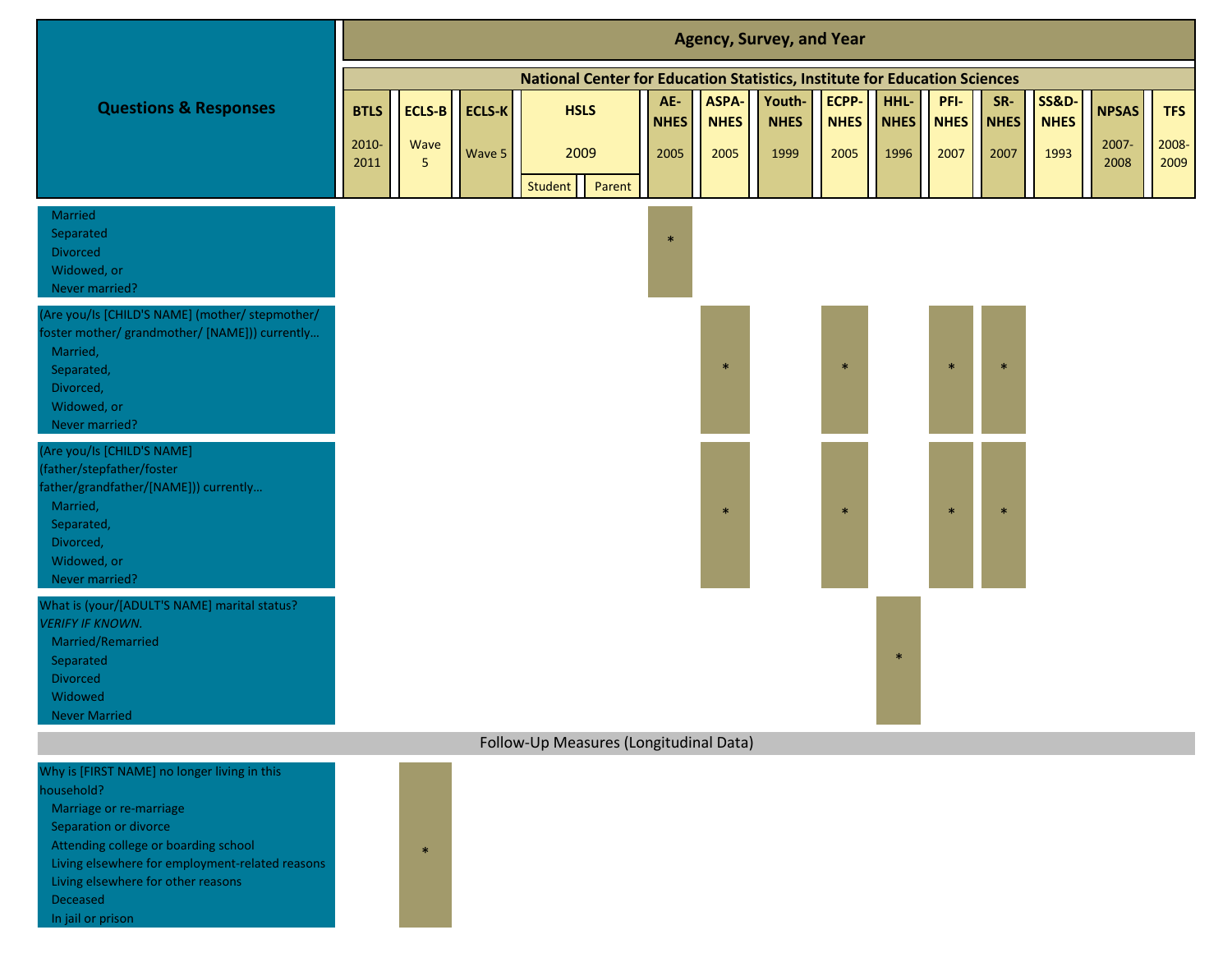|                                                                                                                                                                                                        |                              |                     |                         |                                                                                   |                            |                              | <b>Agency, Survey, and Year</b> |                              |                             |                             |                            |                                         |                               |                             |
|--------------------------------------------------------------------------------------------------------------------------------------------------------------------------------------------------------|------------------------------|---------------------|-------------------------|-----------------------------------------------------------------------------------|----------------------------|------------------------------|---------------------------------|------------------------------|-----------------------------|-----------------------------|----------------------------|-----------------------------------------|-------------------------------|-----------------------------|
|                                                                                                                                                                                                        |                              |                     |                         | <b>National Center for Education Statistics, Institute for Education Sciences</b> |                            |                              |                                 |                              |                             |                             |                            |                                         |                               |                             |
| <b>Questions &amp; Responses</b>                                                                                                                                                                       | <b>BTLS</b><br>2010-<br>2011 | ECLS-B<br>Wave<br>5 | <b>ECLS-K</b><br>Wave 5 | <b>HSLS</b><br>2009                                                               | AE-<br><b>NHES</b><br>2005 | ASPA-<br><b>NHES</b><br>2005 | Youth-<br><b>NHES</b><br>1999   | ECPP-<br><b>NHES</b><br>2005 | HHL-<br><b>NHES</b><br>1996 | PFI-<br><b>NHES</b><br>2007 | SR-<br><b>NHES</b><br>2007 | <b>SS&amp;D-</b><br><b>NHES</b><br>1993 | <b>NPSAS</b><br>2007-<br>2008 | <b>TFS</b><br>2008-<br>2009 |
| Other (specify)                                                                                                                                                                                        |                              |                     |                         | Student<br>Parent                                                                 |                            |                              |                                 |                              |                             |                             |                            |                                         |                               |                             |
| During our last interview about a year ago, you said<br>that you (were married/were separated/were<br>divorced/ had never been married). Is this<br>information still correct?<br>Yes<br><b>No</b>     |                              | $\ast$              |                         |                                                                                   |                            |                              |                                 |                              |                             |                             |                            |                                         |                               |                             |
| Has your marital status changed since December 31,<br>2007?<br>Yes<br><b>No</b>                                                                                                                        |                              |                     |                         |                                                                                   |                            |                              |                                 |                              |                             |                             |                            |                                         |                               | $\ast$                      |
| What was your marital status on December 31,<br>2007?<br>Married<br>Widowed<br>Separated<br><b>Divorced</b><br>Never married<br>Living with a partner in a marriage-like<br>relationship               |                              |                     |                         |                                                                                   |                            |                              |                                 |                              |                             |                             |                            |                                         |                               | $\ast$                      |
| Are you now married to [CHILD]'s (and [TWIN]'s)<br>biological father?<br>Yes<br>No.                                                                                                                    |                              | $\ast$              |                         |                                                                                   |                            |                              |                                 |                              |                             |                             |                            |                                         |                               |                             |
|                                                                                                                                                                                                        |                              |                     |                         | Household Roster-Based Measures (from Marriage QCW)                               |                            |                              |                                 |                              |                             |                             |                            |                                         |                               |                             |
| Asked for HH member 14 years or older who is not<br>R. Who in the household is your spouse or partner?                                                                                                 |                              | $\ast$              | $\ast$                  |                                                                                   |                            |                              |                                 |                              |                             |                             |                            |                                         |                               |                             |
| What is this parent's or guardian's relationship to<br>you?<br><b>Biological mother</b><br><b>Biological father</b><br>Adoptive mother<br>Adoptive father<br>Stepmother<br>Stepfather<br>Foster mother |                              |                     |                         |                                                                                   |                            |                              |                                 |                              |                             |                             |                            |                                         |                               |                             |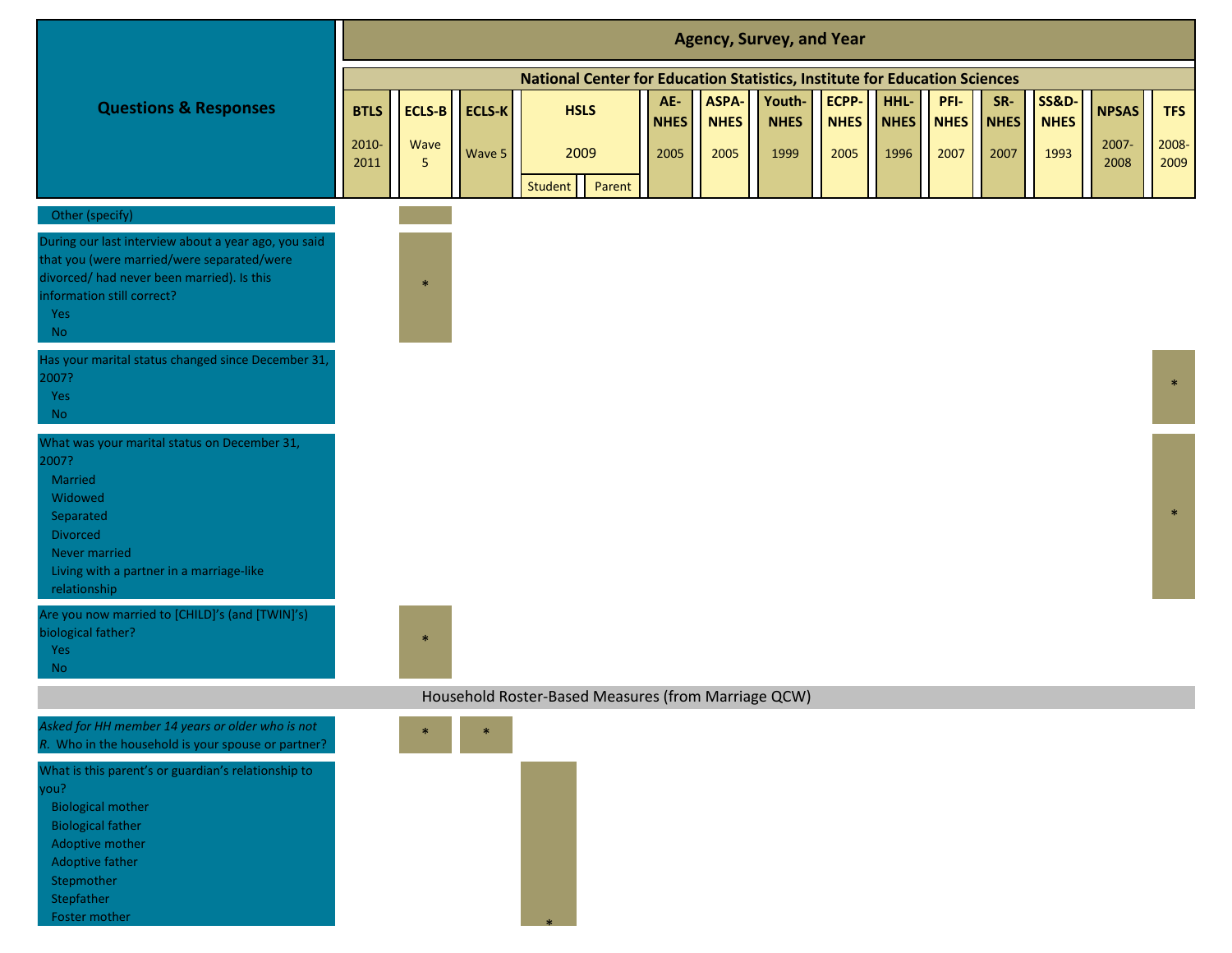|                                                                                                                                                                                                                                                                                                                                                                                                                                                                                                                                                       |                              |                                         |                         |             |        |                            |                              | <b>Agency, Survey, and Year</b>                                            |                              |                             |                             |                            |                                         |                               |                             |
|-------------------------------------------------------------------------------------------------------------------------------------------------------------------------------------------------------------------------------------------------------------------------------------------------------------------------------------------------------------------------------------------------------------------------------------------------------------------------------------------------------------------------------------------------------|------------------------------|-----------------------------------------|-------------------------|-------------|--------|----------------------------|------------------------------|----------------------------------------------------------------------------|------------------------------|-----------------------------|-----------------------------|----------------------------|-----------------------------------------|-------------------------------|-----------------------------|
|                                                                                                                                                                                                                                                                                                                                                                                                                                                                                                                                                       |                              |                                         |                         |             |        |                            |                              | National Center for Education Statistics, Institute for Education Sciences |                              |                             |                             |                            |                                         |                               |                             |
| <b>Questions &amp; Responses</b>                                                                                                                                                                                                                                                                                                                                                                                                                                                                                                                      | <b>BTLS</b><br>2010-<br>2011 | <b>ECLS-B</b><br>Wave<br>5 <sup>5</sup> | <b>ECLS-K</b><br>Wave 5 | <b>HSLS</b> | 2009   | AE-<br><b>NHES</b><br>2005 | ASPA-<br><b>NHES</b><br>2005 | Youth-<br><b>NHES</b><br>1999                                              | ECPP-<br><b>NHES</b><br>2005 | HHL-<br><b>NHES</b><br>1996 | PFI-<br><b>NHES</b><br>2007 | SR-<br><b>NHES</b><br>2007 | <b>SS&amp;D-</b><br><b>NHES</b><br>1993 | <b>NPSAS</b><br>2007-<br>2008 | <b>TFS</b><br>2008-<br>2009 |
|                                                                                                                                                                                                                                                                                                                                                                                                                                                                                                                                                       |                              |                                         |                         | Student     | Parent |                            |                              |                                                                            |                              |                             |                             |                            |                                         |                               |                             |
| <b>Foster father</b><br>Female partner of your parent or guardian<br>Male partner of your parent or guardian<br>Grandmother<br>Grandfather<br>Other female relative<br>Other male relative<br>Other female guardian<br>Other male guardian                                                                                                                                                                                                                                                                                                            |                              |                                         |                         |             |        |                            |                              |                                                                            |                              |                             |                             |                            |                                         |                               |                             |
| What is your relationship to [TEENAGER NAME]? Are<br>you (his/her) biological parent, adoptive parent,<br>stepparent, or someone else?<br><b>Biological mother</b><br><b>Biological father</b><br>Adoptive mother<br>Adoptive father<br>Stepmother<br>Stepfather<br>Foster mother<br><b>Foster father</b><br>Female partner of [teenager]'s parent<br>or guardian<br>Male partner of [teenager]'s parent or<br>guardian<br>Grandmother<br>Grandfather<br>Other female relative<br>Other male relative<br>Other female guardian<br>Other male guardian |                              |                                         |                         |             | $\ast$ |                            |                              |                                                                            |                              |                             |                             |                            |                                         |                               |                             |
| What (is this parent's relationship/are these parents'<br>relationships) to (him/her)?<br><b>First Parent</b><br><b>Second Parent</b><br><b>Biological mother</b><br><b>Biological father</b><br>Adoptive mother<br>Adoptive father                                                                                                                                                                                                                                                                                                                   |                              |                                         |                         |             | $\ast$ |                            |                              |                                                                            |                              |                             |                             |                            |                                         |                               |                             |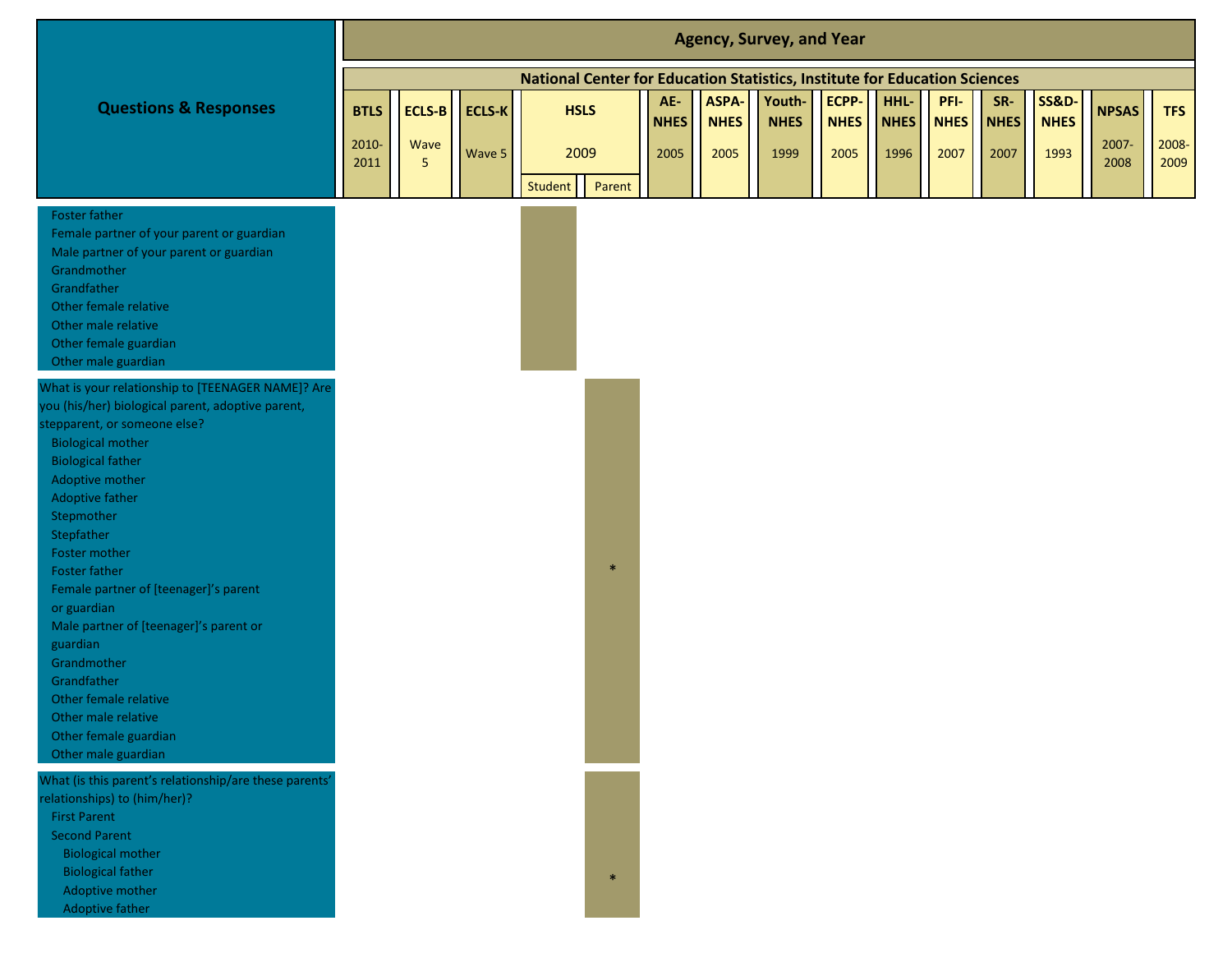|                                                                                                                                                                                                                                                                                                                                                                                                                                                                       |                              |           |                                |                                                                            |                            |                              | <b>Agency, Survey, and Year</b> |                              |                             |                             |                            |                                         |                               |                             |
|-----------------------------------------------------------------------------------------------------------------------------------------------------------------------------------------------------------------------------------------------------------------------------------------------------------------------------------------------------------------------------------------------------------------------------------------------------------------------|------------------------------|-----------|--------------------------------|----------------------------------------------------------------------------|----------------------------|------------------------------|---------------------------------|------------------------------|-----------------------------|-----------------------------|----------------------------|-----------------------------------------|-------------------------------|-----------------------------|
|                                                                                                                                                                                                                                                                                                                                                                                                                                                                       |                              |           |                                | National Center for Education Statistics, Institute for Education Sciences |                            |                              |                                 |                              |                             |                             |                            |                                         |                               |                             |
| <b>Questions &amp; Responses</b>                                                                                                                                                                                                                                                                                                                                                                                                                                      | <b>BTLS</b><br>2010-<br>2011 | Wave<br>5 | <b>ECLS-B</b> ECLS-K<br>Wave 5 | <b>HSLS</b><br>2009<br>Student<br>Parent                                   | AE-<br><b>NHES</b><br>2005 | ASPA-<br><b>NHES</b><br>2005 | Youth-<br><b>NHES</b><br>1999   | ECPP-<br><b>NHES</b><br>2005 | HHL-<br><b>NHES</b><br>1996 | PFI-<br><b>NHES</b><br>2007 | SR-<br><b>NHES</b><br>2007 | <b>SS&amp;D-</b><br><b>NHES</b><br>1993 | <b>NPSAS</b><br>2007-<br>2008 | <b>TFS</b><br>2008-<br>2009 |
| Stepmother<br>Stepfather<br>Foster mother<br>Foster father                                                                                                                                                                                                                                                                                                                                                                                                            |                              |           |                                |                                                                            |                            |                              |                                 |                              |                             |                             |                            |                                         |                               |                             |
| What is your (spouse/partner)'s relationship to<br>[TEENAGER NAME]?<br><b>Biological mother</b><br><b>Biological father</b><br>Adoptive mother<br><b>Adoptive father</b><br>Stepmother<br>Stepfather<br>Foster mother<br><b>Foster father</b><br>Female partner of [teenager]'s parent or guardian<br>Male partner of [teenager]'s parent or guardian<br>Grandmother<br>Grandfather<br>Other female relative guardian<br>Other female guardian<br>Other male guardian |                              |           |                                | $\ast$                                                                     |                            |                              |                                 |                              |                             |                             |                            |                                         |                               |                             |
| What is that adult's relationship to [TEENAGER<br>NAME]? If there is more than one, please answer<br>for the one who is most involved in raising<br>(him/her).<br>Grandmother<br>Grandfather<br>Other female relative<br>Other male relative<br>Other female guardian<br>Other male guardian                                                                                                                                                                          |                              |           |                                | $\ast$                                                                     |                            |                              |                                 |                              |                             |                             |                            |                                         |                               |                             |
| What is (your/[NAME]'s) relationship to [CHILD]?<br><b>VERIFY IF KNOWN.</b><br>Mother (birth/adoptive/step/foster)<br>Father (birth/adoptive/step/foster)<br>Brother, including step, adopted, and foster<br>Sister, including step, adopted, and foster<br>Grandmother                                                                                                                                                                                               |                              |           |                                |                                                                            |                            |                              |                                 |                              |                             |                             |                            |                                         |                               |                             |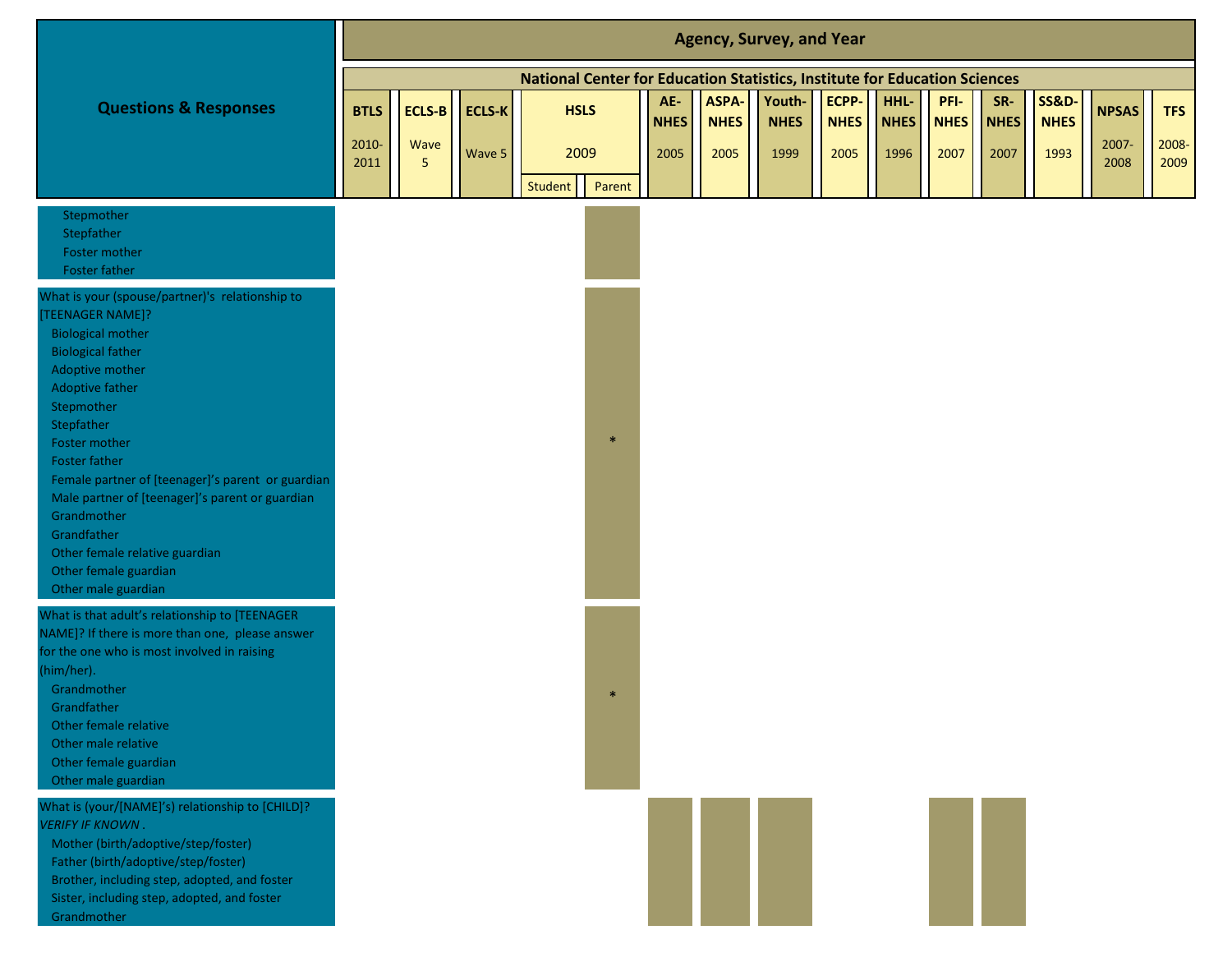|                                                                                                                                                                                                                                                                                                                                                                                                                                               |                      |                |        |                                                                            |                    |                             | <b>Agency, Survey, and Year</b> |                      |                     |                     |                    |                                 |                       |                     |
|-----------------------------------------------------------------------------------------------------------------------------------------------------------------------------------------------------------------------------------------------------------------------------------------------------------------------------------------------------------------------------------------------------------------------------------------------|----------------------|----------------|--------|----------------------------------------------------------------------------|--------------------|-----------------------------|---------------------------------|----------------------|---------------------|---------------------|--------------------|---------------------------------|-----------------------|---------------------|
|                                                                                                                                                                                                                                                                                                                                                                                                                                               |                      |                |        | National Center for Education Statistics, Institute for Education Sciences |                    |                             |                                 |                      |                     |                     |                    |                                 |                       |                     |
| <b>Questions &amp; Responses</b>                                                                                                                                                                                                                                                                                                                                                                                                              | <b>BTLS</b><br>2010- | ECLS-B<br>Wave | ECLS-K | <b>HSLS</b>                                                                | AE-<br><b>NHES</b> | <b>ASPA-</b><br><b>NHES</b> | Youth-<br><b>NHES</b>           | ECPP-<br><b>NHES</b> | HHL-<br><b>NHES</b> | PFI-<br><b>NHES</b> | SR-<br><b>NHES</b> | <b>SS&amp;D-</b><br><b>NHES</b> | <b>NPSAS</b><br>2007- | <b>TFS</b><br>2008- |
|                                                                                                                                                                                                                                                                                                                                                                                                                                               | 2011                 | $5\phantom{.}$ | Wave 5 | 2009<br>Student<br>Parent                                                  | 2005               | 2005                        | 1999                            | 2005                 | 1996                | 2007                | 2007               | 1993                            | 2008                  | 2009                |
| Grandfather<br>Aunt<br>Uncle<br>Cousin<br>Other relative<br>Specify<br>Nonrelative<br>Specify<br>Same sex parent<br>Girlfriend or partner of (child)'s parent/guardian<br>Boyfriend or partner of (child)'s parent/guardian                                                                                                                                                                                                                   |                      |                |        |                                                                            | $\ast$             |                             | $\ast$                          |                      |                     | $\ast$              | $\ast$             |                                 |                       |                     |
| How is [NAME] related to [CHILD]? VERIFY IF<br><b>KNOWN.</b><br>Mother (birth/adoptive/step/foster)<br>Father (birth/adoptive/step/foster)<br>Brother, including step, adopted, and foster<br>Sister, including step, adopted, and foster<br>Grandmother<br>Grandfather<br>Aunt<br>Uncle<br>Cousin<br>Other relative<br>Nonrelative<br>Same sex parent<br>Girlfriend or female partner of (child)'s<br>Boyfriend or male partner of (child)'s |                      |                |        |                                                                            |                    | 米                           |                                 | $\ast$               |                     |                     |                    |                                 |                       |                     |
| (Are you/Is [NAME]) [CHILD]'s<br>Birth mother,<br>Adoptive mother,<br>Stepmother,<br>Foster mother, or<br>Other parent or guardian?<br>Female partner of parent                                                                                                                                                                                                                                                                               |                      |                |        |                                                                            |                    | $\ast$                      |                                 | $\ast$               |                     | $\ast$              | $\ast$             |                                 |                       |                     |
| (Are you/Is [NAME]) [CHILD]'s<br>Birth father,<br>Adoptive father,<br>Stepfather,                                                                                                                                                                                                                                                                                                                                                             |                      |                |        |                                                                            |                    |                             |                                 | $\ast$               |                     |                     |                    |                                 |                       |                     |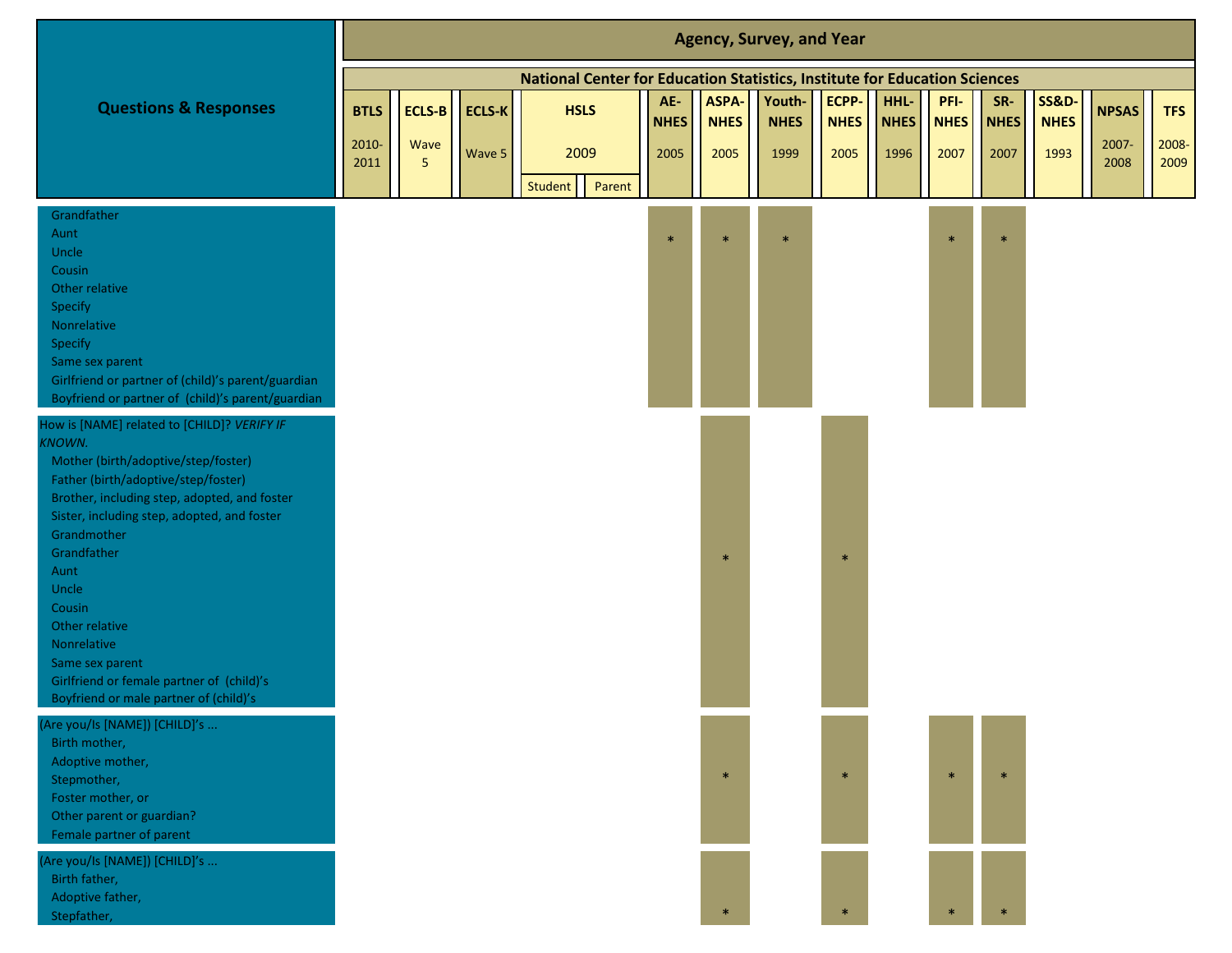|                                                                                                                                                                                                                                                                                                                                                                                                                                                                               |                              |                            |                         |                                                                            |                            |                                    | <b>Agency, Survey, and Year</b> |                              |                             |                             |                            |                                         |                               |                             |
|-------------------------------------------------------------------------------------------------------------------------------------------------------------------------------------------------------------------------------------------------------------------------------------------------------------------------------------------------------------------------------------------------------------------------------------------------------------------------------|------------------------------|----------------------------|-------------------------|----------------------------------------------------------------------------|----------------------------|------------------------------------|---------------------------------|------------------------------|-----------------------------|-----------------------------|----------------------------|-----------------------------------------|-------------------------------|-----------------------------|
|                                                                                                                                                                                                                                                                                                                                                                                                                                                                               |                              |                            |                         | National Center for Education Statistics, Institute for Education Sciences |                            |                                    |                                 |                              |                             |                             |                            |                                         |                               |                             |
| <b>Questions &amp; Responses</b>                                                                                                                                                                                                                                                                                                                                                                                                                                              | <b>BTLS</b><br>2010-<br>2011 | <b>ECLS-B</b><br>Wave<br>5 | <b>ECLS-K</b><br>Wave 5 | <b>HSLS</b><br>2009                                                        | AE-<br><b>NHES</b><br>2005 | <b>ASPA</b><br><b>NHES</b><br>2005 | Youth-<br><b>NHES</b><br>1999   | ECPP-<br><b>NHES</b><br>2005 | HHL-<br><b>NHES</b><br>1996 | PFI-<br><b>NHES</b><br>2007 | SR-<br><b>NHES</b><br>2007 | <b>SS&amp;D-</b><br><b>NHES</b><br>1993 | <b>NPSAS</b><br>2007-<br>2008 | <b>TFS</b><br>2008-<br>2009 |
|                                                                                                                                                                                                                                                                                                                                                                                                                                                                               |                              |                            |                         | Student<br>Parent                                                          |                            |                                    |                                 |                              |                             |                             |                            |                                         |                               |                             |
| Foster father, or<br>Other parent or guardian?<br>Male partner of parent                                                                                                                                                                                                                                                                                                                                                                                                      |                              |                            |                         |                                                                            |                            |                                    |                                 |                              |                             |                             |                            |                                         |                               |                             |
| What is (your/[CAREGIVER'S NAME]/ [NAME]'s)<br>relationship to ([CHILD]/ you)?<br><b>VERIFY IF KNOWN</b><br>Mother (birth/adoptive/step/foster)<br>Father (birth/adoptive/step/foster)<br>Brothers, including step, adopted, and foster<br>Sisters, including step, adopted, and foster<br>Grandmother<br>Grandfather<br>Aunt<br>Uncle<br>Cousin<br>Other relative (But not husband/wife)<br>Nonrelative (But not boyfriend/ girlfriend)<br>Husband/wife/boyfriend/girlfriend |                              |                            |                         |                                                                            |                            |                                    | $\ast$                          |                              |                             |                             |                            |                                         |                               |                             |
| What is [NAME]'s relationship to ([CHILD]/you)?<br>Mother (birth/adoptive/step/foster)<br>Father (birth/adoptive/step/foster)<br>Brother, including step, adopted, and foster<br>Sister, including step, adopted, and foster<br>Grandmother<br>Grandfather<br>Aunt<br>Uncle<br>Cousin<br>Other relative (But not husband/wife)<br>Nonrelative (But not boyfriend/ girlfriend)<br>Husband/wife/boyfriend/girlfriend                                                            |                              |                            |                         |                                                                            |                            |                                    | $\ast$                          |                              |                             |                             |                            |                                         |                               |                             |
| (Does [CHILD]/Do you) have<br>At least one mother, stepmother, or female<br>guardian living in the household?<br>At least one father, stepfather, or male guardian in<br>the household?<br>At least one brother or sister living in the<br>household?                                                                                                                                                                                                                         |                              |                            |                         |                                                                            |                            |                                    |                                 |                              |                             | $\ast$                      |                            |                                         |                               |                             |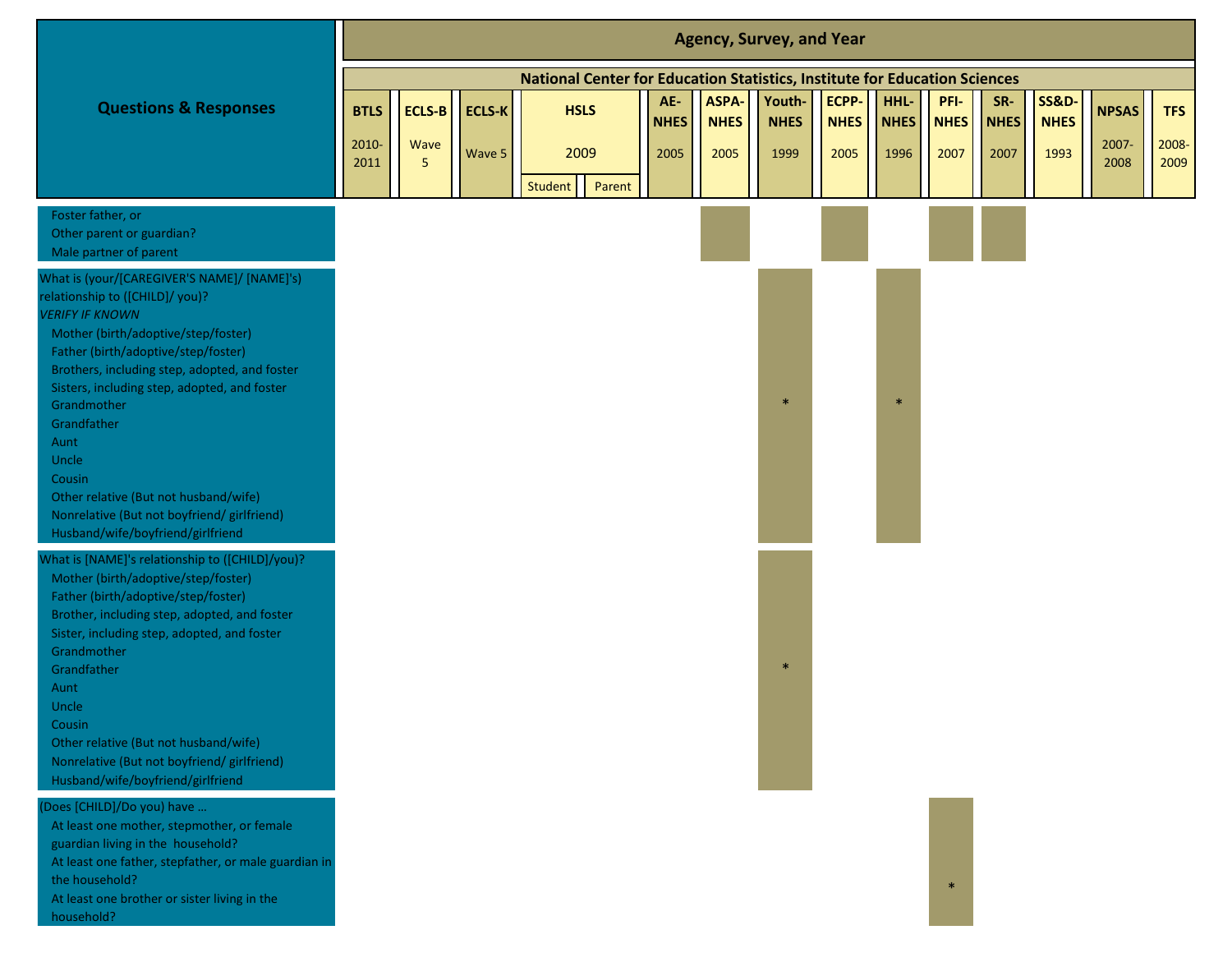|                                                                                                                                                                                                                                                                                                                                                                                                                                                                                                      |                              |                                  |                         |                                                                            |                            |                              | <b>Agency, Survey, and Year</b> |                              |                             |                             |                            |                                         |                               |                             |
|------------------------------------------------------------------------------------------------------------------------------------------------------------------------------------------------------------------------------------------------------------------------------------------------------------------------------------------------------------------------------------------------------------------------------------------------------------------------------------------------------|------------------------------|----------------------------------|-------------------------|----------------------------------------------------------------------------|----------------------------|------------------------------|---------------------------------|------------------------------|-----------------------------|-----------------------------|----------------------------|-----------------------------------------|-------------------------------|-----------------------------|
|                                                                                                                                                                                                                                                                                                                                                                                                                                                                                                      |                              |                                  |                         | National Center for Education Statistics, Institute for Education Sciences |                            |                              |                                 |                              |                             |                             |                            |                                         |                               |                             |
| <b>Questions &amp; Responses</b>                                                                                                                                                                                                                                                                                                                                                                                                                                                                     | <b>BTLS</b><br>2010-<br>2011 | ECLS-B<br>Wave<br>5 <sup>5</sup> | <b>ECLS-K</b><br>Wave 5 | <b>HSLS</b><br>2009<br><b>Student</b><br>Parent                            | AE-<br><b>NHES</b><br>2005 | ASPA-<br><b>NHES</b><br>2005 | Youth-<br><b>NHES</b><br>1999   | ECPP-<br><b>NHES</b><br>2005 | HHL-<br><b>NHES</b><br>1996 | PFI-<br><b>NHES</b><br>2007 | SR-<br><b>NHES</b><br>2007 | <b>SS&amp;D-</b><br><b>NHES</b><br>1993 | <b>NPSAS</b><br>2007-<br>2008 | <b>TFS</b><br>2008-<br>2009 |
| Any other relatives living in the household?<br>Anyone else not related to (you/[NAME]) living in<br>the household?                                                                                                                                                                                                                                                                                                                                                                                  |                              |                                  |                         |                                                                            |                            |                              |                                 |                              |                             |                             |                            |                                         |                               |                             |
| How (are you/is [NAME]) related to [CHILD NAME]?<br><b>ERIFY IF KNOWN.</b><br>Mother (birth/adoptive/step/foster)<br>Father (birth/ adoptive/ step/ foster)<br>Brother, including step, adopted, and foster<br>Sister, including step, adopted, and foster<br>Grandmother<br>Grandfather<br>Aunt<br>Uncle<br>Cousin<br>Other relative<br>Nonrelative<br>Same sex parent<br>Girlfriend or female partner of (child)'s<br>parent/guardian<br>Boyfriend or male partner of (child)'s<br>parent/guardian |                              |                                  |                         |                                                                            |                            |                              |                                 |                              |                             |                             |                            |                                         |                               |                             |
| Vhat is [NAME]'s relationship to [CHILD]?<br>Mother (birth/adoptive/step/foster)<br>Father (birth/adoptive/step/foster)<br>Brother/sister<br>Grandparent<br>Other relative<br>Nonrelative<br>Self (not shown on screen)                                                                                                                                                                                                                                                                              |                              |                                  |                         |                                                                            |                            |                              |                                 |                              |                             |                             |                            | $\ast$                                  |                               |                             |
| (Are you/Is that) [CHILD]'s<br>Birth (mother/father)<br>Adoptive (mother/father)<br>Step (mother/father), or<br>Foster (mother/father)                                                                                                                                                                                                                                                                                                                                                               |                              |                                  |                         |                                                                            |                            |                              |                                 |                              |                             |                             |                            | $\ast$                                  |                               |                             |
| Does [CHILD]'s mother live in the household or does<br>(he/she) have a stepmother or foster mother who<br>ives in the household?                                                                                                                                                                                                                                                                                                                                                                     |                              |                                  |                         |                                                                            |                            |                              |                                 |                              |                             |                             |                            |                                         |                               |                             |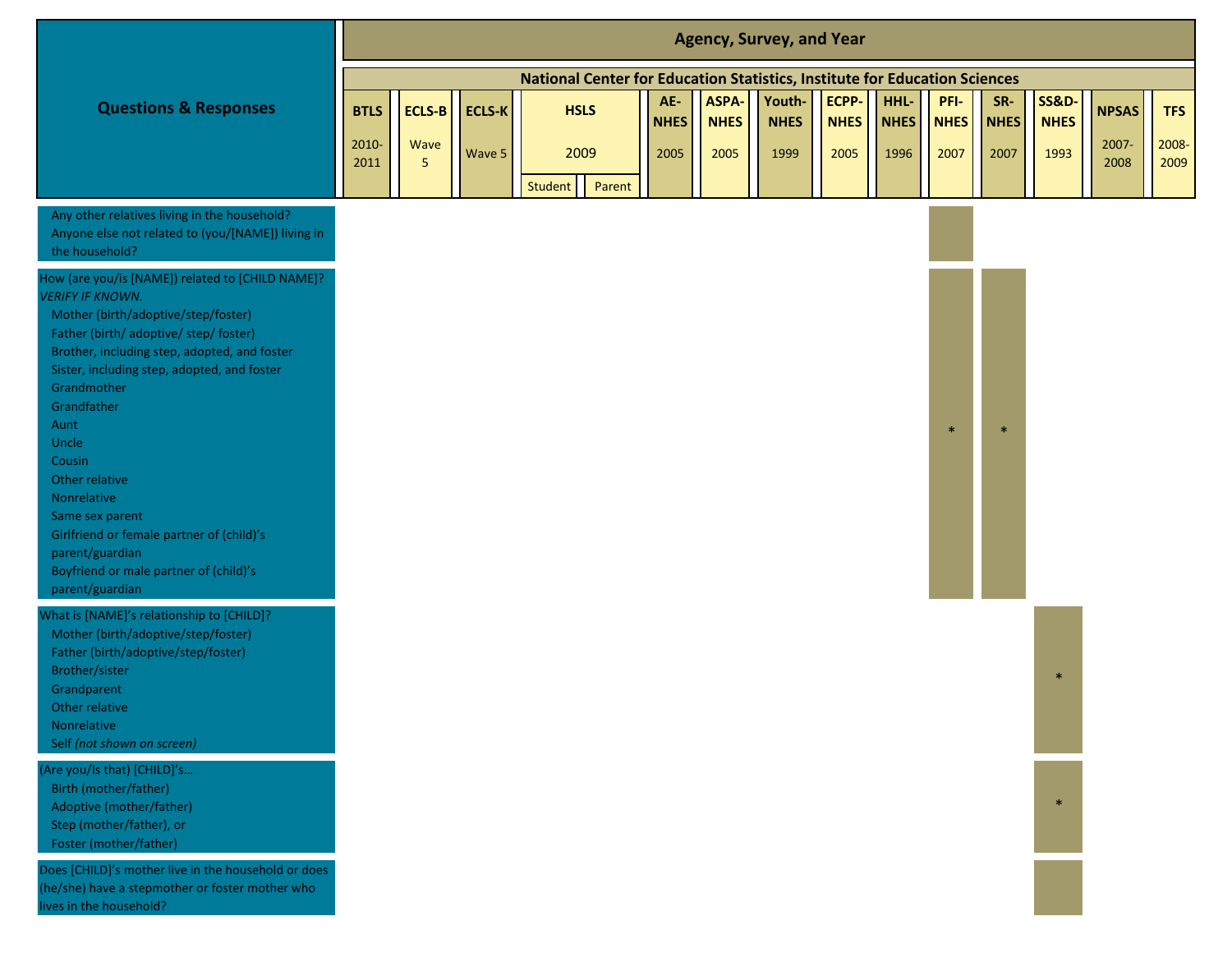|                                                                                                                                                                                                                                   |               |               |               |                                                                            |                    |                      | <b>Agency, Survey, and Year</b> |                      |                     |                     |                    |                                 |               |               |
|-----------------------------------------------------------------------------------------------------------------------------------------------------------------------------------------------------------------------------------|---------------|---------------|---------------|----------------------------------------------------------------------------|--------------------|----------------------|---------------------------------|----------------------|---------------------|---------------------|--------------------|---------------------------------|---------------|---------------|
|                                                                                                                                                                                                                                   |               |               |               | National Center for Education Statistics, Institute for Education Sciences |                    |                      |                                 |                      |                     |                     |                    |                                 |               |               |
| <b>Questions &amp; Responses</b>                                                                                                                                                                                                  | <b>BTLS</b>   | <b>ECLS-B</b> | <b>ECLS-K</b> | <b>HSLS</b>                                                                | AE-<br><b>NHES</b> | ASPA-<br><b>NHES</b> | Youth-<br><b>NHES</b>           | ECPP-<br><b>NHES</b> | HHL-<br><b>NHES</b> | PFI-<br><b>NHES</b> | SR-<br><b>NHES</b> | <b>SS&amp;D-</b><br><b>NHES</b> | <b>NPSAS</b>  | <b>TFS</b>    |
|                                                                                                                                                                                                                                   | 2010-<br>2011 | Wave<br>5     | Wave 5        | 2009<br>Student<br>Parent                                                  | 2005               | 2005                 | 1999                            | 2005                 | 1996                | 2007                | 2007               | 1993                            | 2007-<br>2008 | 2008-<br>2009 |
| Mother<br>Stepmother<br>Foster mother<br>No                                                                                                                                                                                       |               |               |               |                                                                            |                    |                      |                                 |                      |                     |                     |                    | $\ast$                          |               |               |
| Does [CHILD]'s father live in the household or does<br>(he/she) have a stepfather or foster father who lives<br>in the household?<br>Mother<br>Stepmother<br>Foster mother<br><b>No</b>                                           |               |               |               |                                                                            |                    |                      |                                 |                      |                     |                     |                    | $\ast$                          |               |               |
|                                                                                                                                                                                                                                   |               |               |               | Household Membership Measures                                              |                    |                      |                                 |                      |                     |                     |                    |                                 |               |               |
| Do you have a spouse or partner who lives in this<br>household?<br>Yes<br><b>No</b>                                                                                                                                               |               | $\ast$        | $\ast$        |                                                                            |                    |                      |                                 |                      |                     |                     |                    |                                 |               |               |
| Asked for HH member 14 years or older who is not<br>R. Who in the household is your spouse or partner?                                                                                                                            |               |               |               |                                                                            |                    |                      |                                 |                      |                     |                     |                    |                                 |               |               |
| [BIRTH CERTIFICATE MOTHER] has not been<br>identified as the parent respondent. Where is the<br>child's birth mother living?<br>Living elsewhere<br>Deceased<br>Living in household but unavailable<br>Unknown<br>Other (specify) |               | $\ast$        |               |                                                                            |                    |                      |                                 |                      |                     |                     |                    |                                 |               |               |
| Is [CHILD] (and [TWIN])'s biological father still living?<br>Yes<br><b>No</b>                                                                                                                                                     |               | $\ast$        |               |                                                                            |                    |                      |                                 |                      |                     |                     |                    |                                 |               |               |
| have recorded that [CHILD] (and [TWIN])'s<br>biological father is not living in this household. Is<br>that correct?<br>Yes<br><b>No</b>                                                                                           |               | $\ast$        |               |                                                                            |                    |                      |                                 |                      |                     |                     |                    |                                 |               |               |
| Do you have another parent or guardian in the same<br>household as you and [your biological mother/your                                                                                                                           |               |               |               |                                                                            |                    |                      |                                 |                      |                     |                     |                    |                                 |               |               |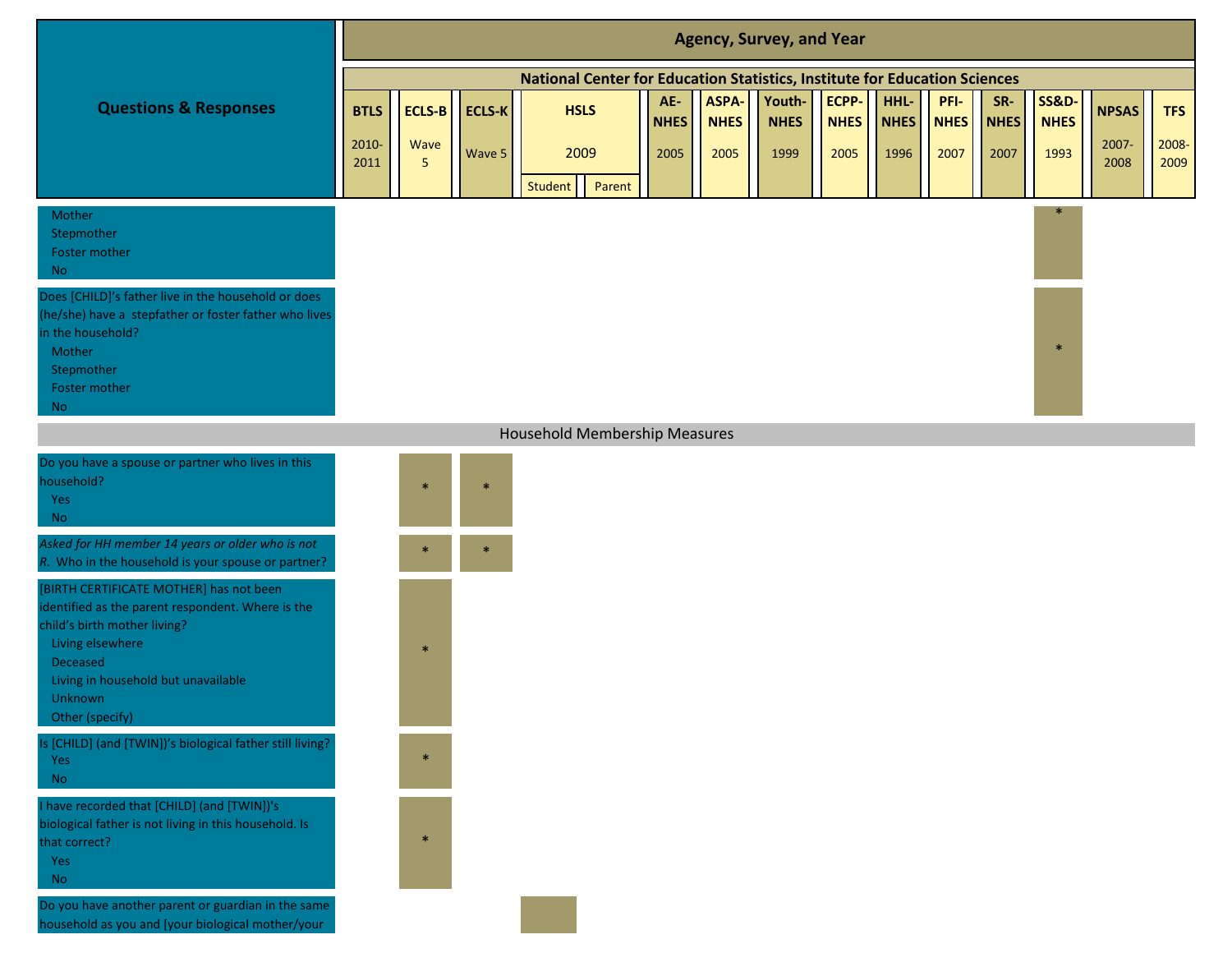|                                                                                                                                                                                                                                                                                                                                                                                                                                  |                              |                                         |                         |                   |                     |                            |                              | <b>Agency, Survey, and Year</b>                                            |                              |                             |                             |                            |                                         |                               |                             |
|----------------------------------------------------------------------------------------------------------------------------------------------------------------------------------------------------------------------------------------------------------------------------------------------------------------------------------------------------------------------------------------------------------------------------------|------------------------------|-----------------------------------------|-------------------------|-------------------|---------------------|----------------------------|------------------------------|----------------------------------------------------------------------------|------------------------------|-----------------------------|-----------------------------|----------------------------|-----------------------------------------|-------------------------------|-----------------------------|
|                                                                                                                                                                                                                                                                                                                                                                                                                                  |                              |                                         |                         |                   |                     |                            |                              | National Center for Education Statistics, Institute for Education Sciences |                              |                             |                             |                            |                                         |                               |                             |
| <b>Questions &amp; Responses</b>                                                                                                                                                                                                                                                                                                                                                                                                 | <b>BTLS</b><br>2010-<br>2011 | <b>ECLS-B</b><br>Wave<br>5 <sup>5</sup> | <b>ECLS-K</b><br>Wave 5 |                   | <b>HSLS</b><br>2009 | AE-<br><b>NHES</b><br>2005 | ASPA-<br><b>NHES</b><br>2005 | Youth-<br><b>NHES</b><br>1999                                              | ECPP-<br><b>NHES</b><br>2005 | HHL-<br><b>NHES</b><br>1996 | PFI-<br><b>NHES</b><br>2007 | SR-<br><b>NHES</b><br>2007 | <b>SS&amp;D-</b><br><b>NHES</b><br>1993 | <b>NPSAS</b><br>2007-<br>2008 | <b>TFS</b><br>2008-<br>2009 |
| biological father/your adoptive mother/your<br>adoptive father/your stepmother/your<br>stepfather/your foster mother/your foster<br>father/your parent or guardian's female<br>partner/your parent or guardian's male partner/your<br>grandmother/your grandfather/your female<br>relative/your male relative/your female<br>guardian/your male guardian/the first parent or<br>guardian you told us about]?<br>Yes<br><b>No</b> |                              |                                         |                         | Student<br>$\ast$ | Parent              |                            |                              |                                                                            |                              |                             |                             |                            |                                         |                               |                             |
| Do you have a spouse or partner who lives in the<br>same household as you and [TEENAGER NAME]?<br>Yes, a spouse<br>Yes, a partner<br><b>No</b>                                                                                                                                                                                                                                                                                   |                              |                                         |                         |                   |                     |                            |                              |                                                                            |                              |                             |                             |                            |                                         |                               |                             |
| Does [TEENAGER NAME] have biological, adoptive,<br>step- or foster parents who live in your household?<br>Yes, one parent in household<br>Yes, two parents in household<br>No parents in household                                                                                                                                                                                                                               |                              |                                         |                         |                   | $\ast$              |                            |                              |                                                                            |                              |                             |                             |                            |                                         |                               |                             |
| Besides yourself is there another adult in the<br>household who has parental responsibility for<br>[TEENAGER NAME] such as a grandparent or another<br>relative?<br>Yes<br>No                                                                                                                                                                                                                                                    |                              |                                         |                         |                   |                     |                            |                              |                                                                            |                              |                             |                             |                            |                                         |                               |                             |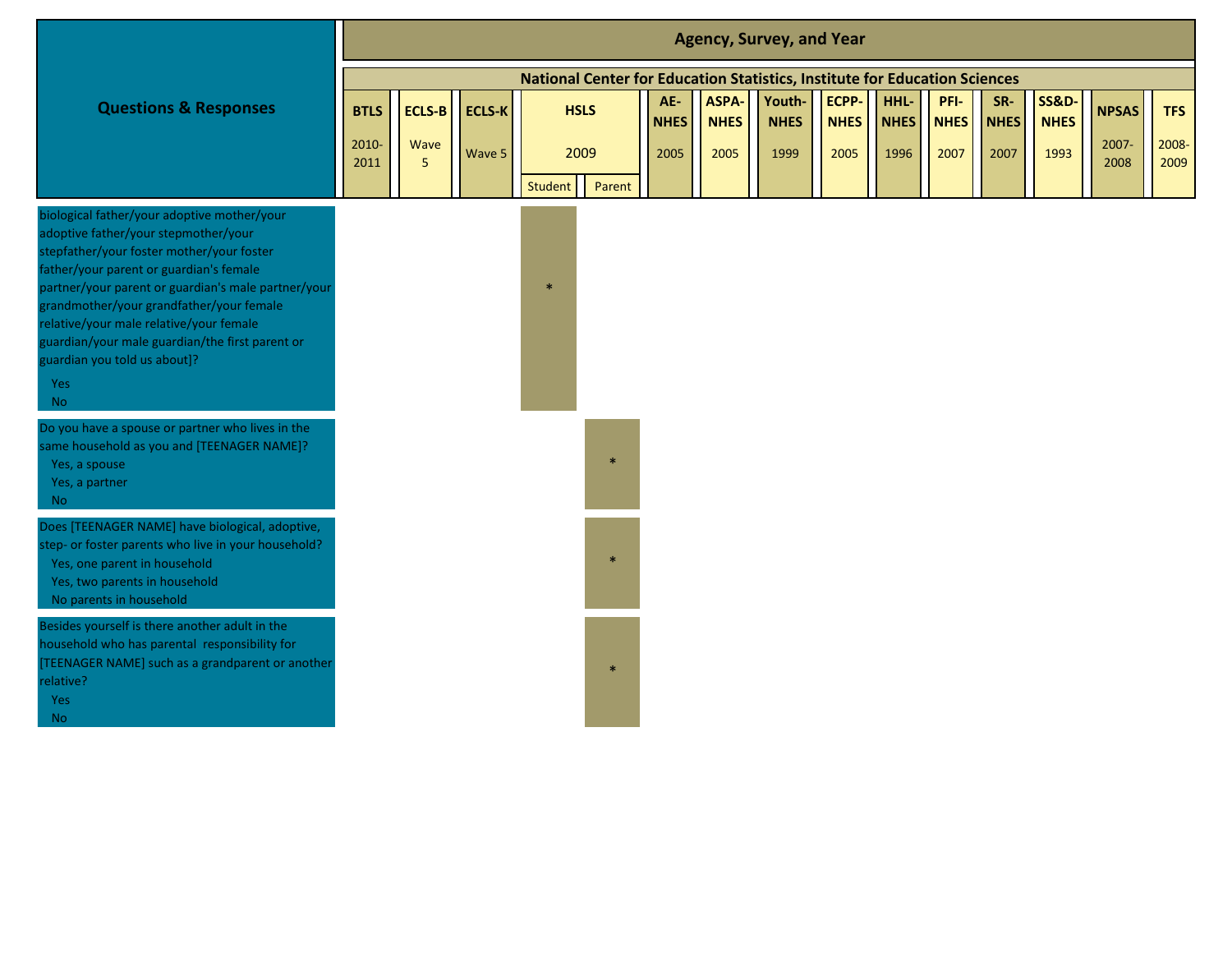|                                                                       |               |                        |               |                                                                            |        |                    |                      | <b>Agency, Survey, and Year</b> |                                                    |                     |                     |                    |                                |               |               |
|-----------------------------------------------------------------------|---------------|------------------------|---------------|----------------------------------------------------------------------------|--------|--------------------|----------------------|---------------------------------|----------------------------------------------------|---------------------|---------------------|--------------------|--------------------------------|---------------|---------------|
|                                                                       |               |                        |               | National Center for Education Statistics, Institute for Education Sciences |        |                    |                      |                                 |                                                    |                     |                     |                    |                                |               |               |
| <b>Questions &amp; Responses</b>                                      | <b>BTLS</b>   | <b>ECLS-B</b>          | <b>ECLS-K</b> | <b>HSLS</b>                                                                |        | AE-<br><b>NHES</b> | ASPA-<br><b>NHES</b> | Youth-<br><b>NHES</b>           | ECPP-<br><b>NHES</b>                               | HHL-<br><b>NHES</b> | PFI-<br><b>NHES</b> | SR-<br><b>NHES</b> | <b>SS&amp;D</b><br><b>NHES</b> | <b>NPSAS</b>  | <b>TFS</b>    |
|                                                                       | 2010-<br>2011 | Wave<br>5 <sub>5</sub> | Wave 5        | 2009<br>Student                                                            | Parent | 2005               | 2005                 | 1999                            | 2005                                               | 1996                | 2007                | 2007               | 1993                           | 2007-<br>2008 | 2008-<br>2009 |
| Are you currently living with a partner?<br>Yes<br><b>No</b>          |               |                        |               |                                                                            |        | $\ast$             |                      |                                 |                                                    |                     |                     |                    |                                |               |               |
| (Are you/Is she) currently living with a partner?<br>Yes<br><b>No</b> |               |                        |               |                                                                            |        |                    | $\ast$               |                                 | $\ast$                                             |                     |                     | $\ast$             |                                |               |               |
| Are you/Is he) currently living with a partner?<br>Yes<br><b>No</b>   |               |                        |               |                                                                            |        |                    | $\ast$               |                                 | $\ast$                                             |                     |                     | $\ast$             |                                |               |               |
|                                                                       |               |                        |               | Sex of Respondent and Household Member                                     |        |                    |                      |                                 |                                                    |                     |                     |                    |                                |               |               |
| Are you male or female?<br>Male<br>Female                             | $\ast$        |                        |               |                                                                            |        |                    |                      |                                 |                                                    |                     |                     |                    |                                |               |               |
| Sex of respondent<br>Male<br>Female                                   |               |                        | $\ast$        |                                                                            |        |                    |                      |                                 |                                                    |                     |                     |                    |                                |               |               |
| Sex of each household member<br>Male<br>Female                        |               |                        | $\ast$        |                                                                            |        |                    |                      |                                 |                                                    |                     |                     |                    |                                |               |               |
| Are you<br>Male or<br>Female?                                         |               |                        |               | $\ast$                                                                     |        |                    |                      |                                 |                                                    |                     |                     |                    |                                |               |               |
| Is this (person/child) male or female?<br>SEX1-SEX(n)                 |               |                        |               |                                                                            |        |                    |                      |                                 | $\ast$                                             |                     |                     |                    |                                |               |               |
| Is this adult male or female?<br>SEX1-SEX(n)                          |               |                        |               |                                                                            |        |                    |                      |                                 |                                                    |                     |                     |                    |                                |               |               |
| Is this person male or female?<br>HHSEX1-HHSEX16 SEX                  |               |                        |               |                                                                            |        |                    |                      |                                 | $\begin{array}{c c c c c} \ast & \ast \end{array}$ |                     |                     |                    |                                |               |               |
| Is [NAME] male or female?<br>SEX1-SEX(n)                              |               |                        |               |                                                                            |        |                    |                      |                                 |                                                    |                     | $*$                 |                    |                                |               |               |
| Is this person male or female?<br>$\mathsf{M}% _{0}$<br>$\mathsf F$   |               |                        |               |                                                                            |        |                    |                      |                                 |                                                    |                     |                     |                    |                                |               |               |